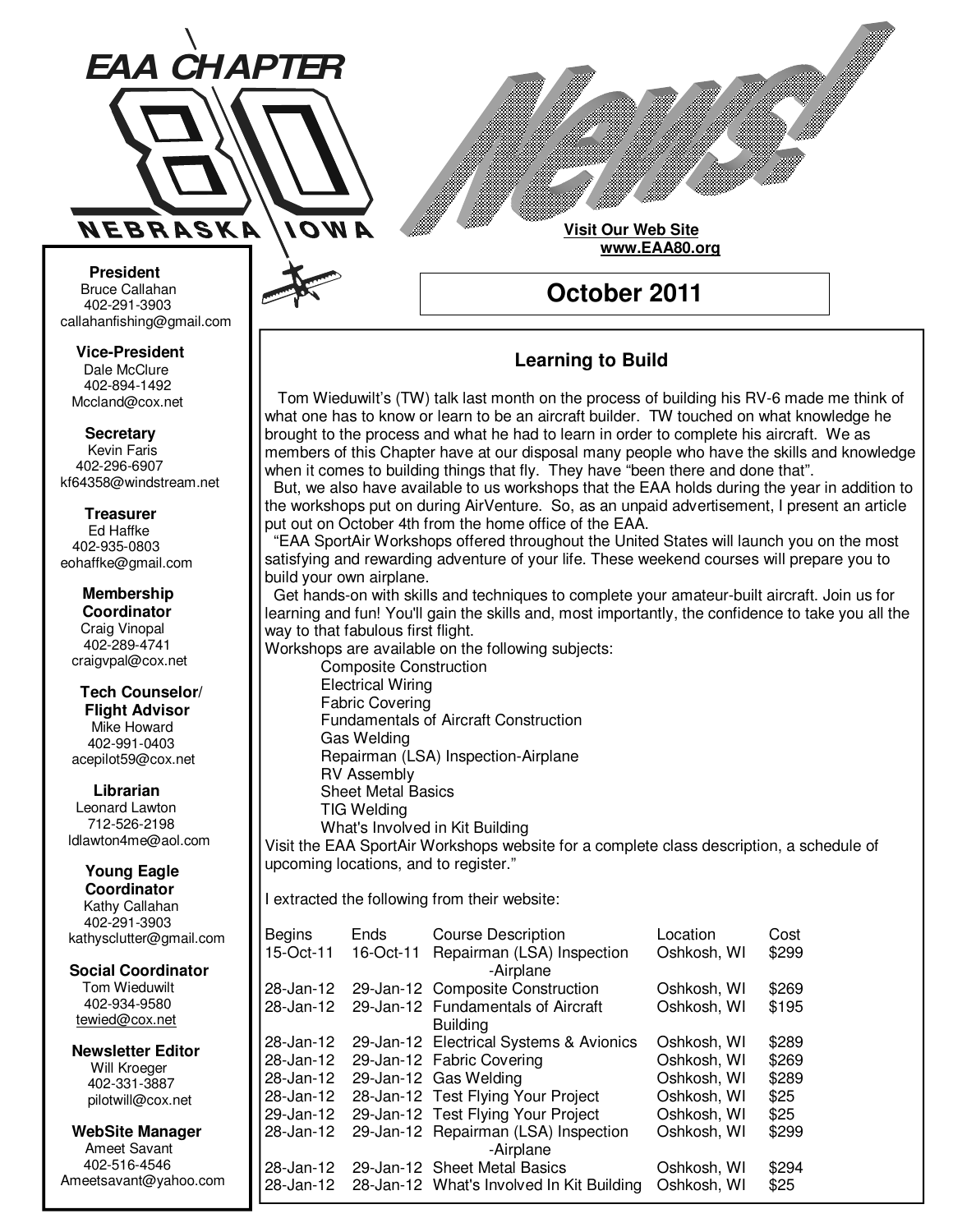If you are unable to attend a workshop, then maybe a video would be helpful. In fact, a video added to the EAA website this week included a Hints for Homebuilders session with Jack Dueck on cutting large diameter holes in aluminum. Go to: http://www.eaavideo.org/channel.aspx?ch=ch\_homebuilding for all kinds of videos on homebuilding.

As a note, they also added - a Timeless Voices segment with World War II B-29 pilot Doug Millin.

So, what is keeping you from starting the learning process?

## $\mathcal{Y}_{\text{ctober}}$  Meeting Time & Location

This month's meeting is Monday October 10th at 7PM at Hangar One at Millard airport in Omaha. The airport is still located on South 132nd Street between Q and Harrison. See ya there.

# **J**ctober Program.

The program for October will be our new member Dan Hunt, from Blair. Dan just completed a gyrocopter and may have it flying by our meeting. If the FAA will allow him to fly to Millard, he will do so. Otherwise he will be talking and showing pictures.

|         | <b>EVENTS:</b> (B) - Breakfast / (L) - Lunch     |               |
|---------|--------------------------------------------------|---------------|
| 1st Sat | Chapter 1055 (B) (0800-1000)                     | York, NE      |
| 3rd Sat | Chapter 569 (B) (0800-1000)                      | Crete, NE     |
| Oct 8   | Fly-in (B) (0730-1200)                           | Blair, NE     |
| Oct 8   | $Fly-in(B)$                                      | Winterset, IA |
| Oct 8   | Fly-in (0700-1600) eat1100-1600 Grand Island, NE |               |
| Oct 22  | Fly-in (B) (0700-1200)                           | Sydney, NE    |

#### **Young Eagles**

The weather was nice and the breakfast was great for the Young Eagles event at the Plattsmouth fly-in on September 11th. We flew 42 kids plus some parents and other family members.

The sad news is that we had to cancel our YE event at the Council Bluffs airport for October 8th. We had enough kids signed up and ground crew, but most of our pilots were busy with other obligations. We hope to shift the kids and get a lot of pilots for the next event—November 5th at Millard.

**Who out there has web experience? Who out there is willing to give some time to the chapter? If you can answer yes to both (or either) then we have the opportunity for you!** Our current web manager, Ameet, has being doing it for a while and is looking for some relief. So, please consider the opportunity and contact a Chapter officer if you can help.

**Talking about experience/volunteering.** We want to thank TW and his crew ( I am sorry but I was not there and do not have the names) who showed to work on the Wahoo Hangar. The team removed and replaced the front window and front door, as well as installing a new door between the lounge and the tool room, allowing a relatively straight shot to the tool room.

We still need to finish the dry wall and remove/replace the side window in the lounge.

#### **DO YOU HAVE ANYTHING TO REPORT:**

 I find it hard to keep up with all the things new to aviation that keep coming out. Each year I am amazed at all the new stuff at Oshkosh. This year it was all the apps and accessories for the IPAD. (Ok, there was more new stuff than just IPAD, but I only had a day and I was focused.) There must have been 5 different kneeboards with as many new aviation apps not to mention the "Bad GPS ELF", which improves your GPS signal on the IPAD.

 SO, I am asking if there are any members out there that would like to write an article for the newsletter reviewing any new aviation product. I know there must be a lot of good info out there because I see all these different avionic panels in as many different chapter homebuilts.

Anything to Report?

Football and TFRs! Notice Number: NOTC3215

The FAA would like to remind pilots to check for Temporary Flight Restrictions (TFRs) now that the Division I and Professional Football Seasons have gotten into full swing.

Blanket NOTAM 9/5151 is in place; however, due to the ever changing times and locations of games it is impossible to publish anything more specific. Blanket NOTAM 9/5151 addresses the requirements for a TFR to be activated for sporting events, but it is incumbent upon the pilot to know if his route of flight will be affected.

Flight Service can only refer pilots to the NOTAM since they have no way of knowing if games were delayed, in overtime, or cancelled. Air Traffic will ensure IFR flights are clear of TFR airspace, but VFR pilots are only advised on a time permitting basis, unless they ask.

This web site, Airspace.nifc.gov, gives the TFR locations on a map, among other neat information for pilots.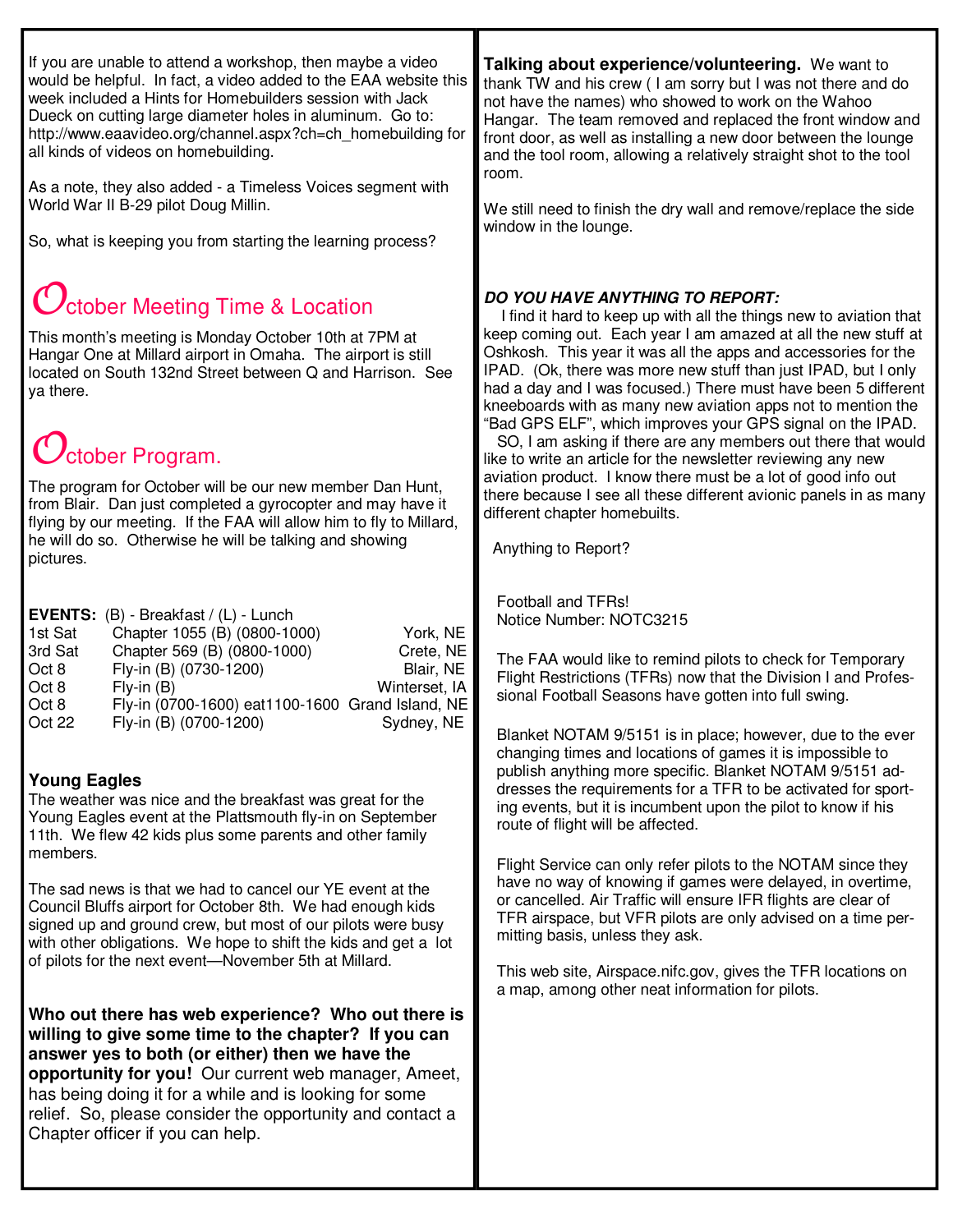#### *EAA Chapter 80*  September 12, 2011 Official Meeting Minutes

The Chapter 80 EAA meeting was held at the Millard airport in the facilities of Hangar One. The meeting was called to order by President Bruce Callahan at 7:02 PM. There were 35 members and 1 guest present.

#### **Treasurers Report:**

Treasurer Ed Haffke reported we have \$2939 in checking, \$4838 in money markets, and \$1522 in a C.D for a total of \$9300.99. A motion was made and the report was accepted.

#### **Young Eagles**

Kathy Callahan reported club members flew 44 kids at the Harvest Festival and fly-in breakfast at Plattsmouth. The next event will be at Council Bluffs on October 8. The flights will start at 09:00 with 58 preregistered. Kathy reports the last Young Eagles rally will be November 5<sup>th</sup> at Millard. The chapter has flown 198 kids this year. The EAA is soliciting opinions regarding the flying of adults as part of the Young Eagles program.

#### **Membership Coordinator:** Nothing to report.

**Builders Reports:** Bob Cartwright reports his RV7 is assembled, weighed, and at the hangar.

**Old Business:** There will be a work day at the Wahoo hangar on Saturday at 09:00.

#### **New Business:**

Dale McClure asked whether we want to improve the Wahoo hangar considering the lack of maintenance by the landlord. There was quite a bit of discussion for and against continued operations at Wahoo. No decision was made during the discussion.

**Raffle:** Eric Gurley won the lottery and donated it to the chapter.

#### **Website:** www.eaa80.org

**Program:** The program was presented by member Tom Wieduwilt. Tom told of his becoming a pilot, owning a Citabria, and his decision to buy and build his RV-6. He purchased his RV-6 kit in 1994. His RV-6 weighed 1021 pounds at completion without paint. The RV-6 currently has 55 hours on the Hobbs meter. Meeting adjourned at 8:08 P.M.

Kevin Faris, Secretary

For sale **1/4 ownership in a 1956 Cessna 172** four seat plane. Aircraft is hangared at Millard-(MLE). Aircraft has an STC for autogas. Share cost is \$7500.00, hourly rate is \$25.00 dry. Hangar rent (\$150.00 a mo.) and insurance (\$750.00 approx.yr.) are shared between 3 owners (for now). An ideal trainer/first aircraft or time builder. If interested, call Ken Bahr at 402-559-0133.

Wanted: Steve Farner is looking to join or create a partnership for a heavy single (6-place) or light twin. Blair airport (BTA) is preferred, but would consider other options also. He can be reached at steve.farner@bellevue.edu, or at 402-690-8751.

**Aircraft for Sale**: 1975 Archer II, N70GK Blue-White-Maroon, 1975 Archer II N70GK Blue-White-Maroon. Good Paint (2000) and Interior (new upholstery 2005), Hangered at Millard (MLE), Fresh Annual 1 April 11 plus all 24 Month IFR Certs, Garmin Stack with a 430W plus KN64 DME and second nav/radio (KX155), AeroGuard Back up Vacuum and Century I AutoPilot, 2156 on engine, good pressures and clean oil.

Asking \$43, 000 (Vref \$44, 500) Contact Jim Ratte at jrnuke@cox.net or 402-964-2645